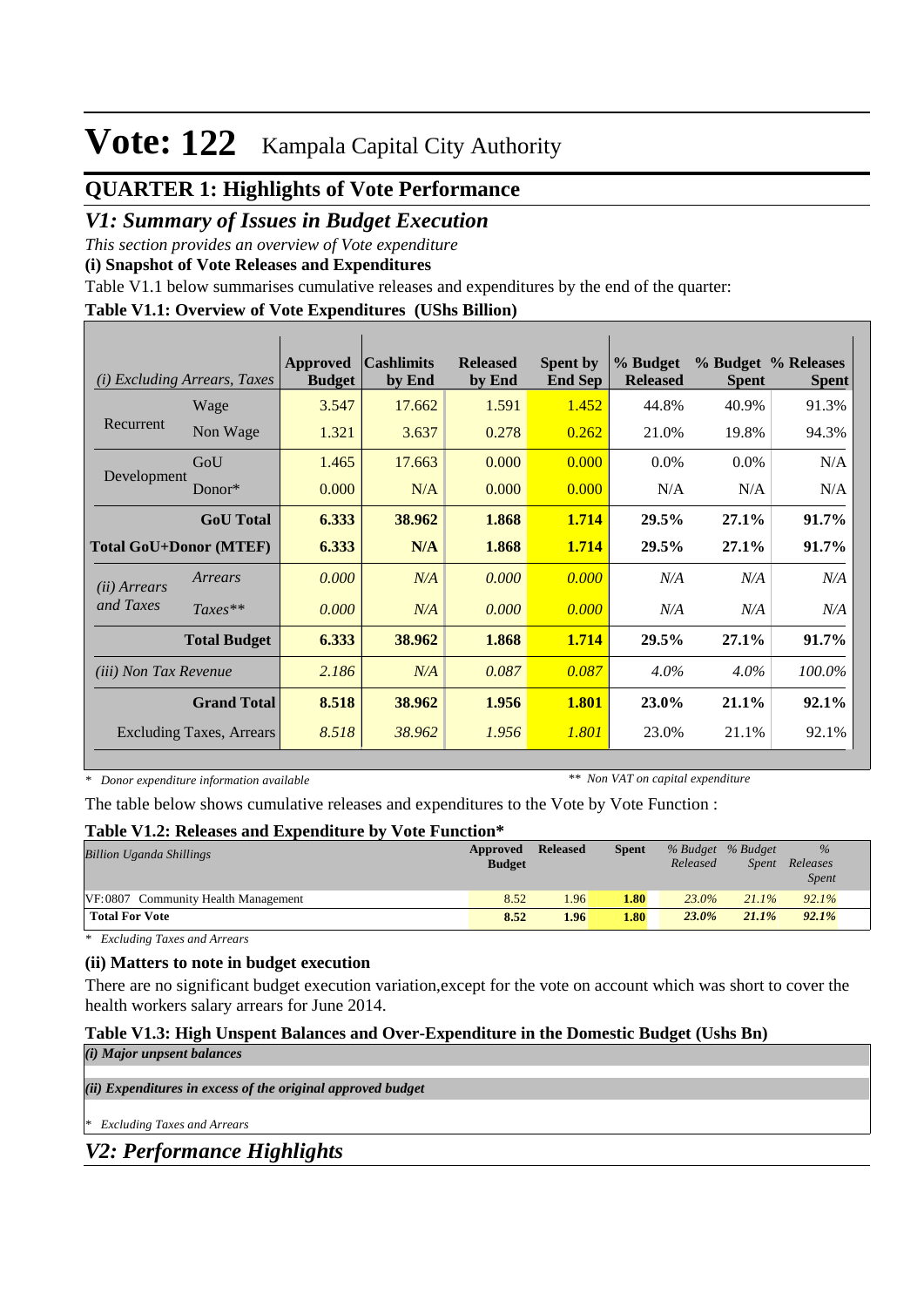## **QUARTER 1: Highlights of Vote Performance**

*This section provides highlights of output performance, focusing on key outputs and actions impelemented to improve section performance.*

### **Table V2.1: Key Vote Output Indicators and Expenditures\***

| Vote, Vote Function<br><b>Key Output</b>                                        | <b>Approved Budget and</b><br><b>Planned outputs</b>                                                                                                                       | <b>Cumulative Expenditure</b><br>and Performance                                                                                                                                                                                                                                                                                                                                                                                                                                                                                            | <b>Status and Reasons for any</b><br><b>Variation from Plans</b> |
|---------------------------------------------------------------------------------|----------------------------------------------------------------------------------------------------------------------------------------------------------------------------|---------------------------------------------------------------------------------------------------------------------------------------------------------------------------------------------------------------------------------------------------------------------------------------------------------------------------------------------------------------------------------------------------------------------------------------------------------------------------------------------------------------------------------------------|------------------------------------------------------------------|
| <b>Vote Function: 0807 Community Health Management</b>                          |                                                                                                                                                                            |                                                                                                                                                                                                                                                                                                                                                                                                                                                                                                                                             |                                                                  |
| Output: 080703                                                                  | <b>Primary Health Care Services (Wages)</b>                                                                                                                                |                                                                                                                                                                                                                                                                                                                                                                                                                                                                                                                                             |                                                                  |
| Description of Performance: Health workers paid their                           | salaries                                                                                                                                                                   | all health workers were paid<br>their salaries and top up<br>allowances                                                                                                                                                                                                                                                                                                                                                                                                                                                                     | Salaries were paid on time                                       |
| <b>Output Cost:</b>                                                             | <b>UShs Bn:</b><br>3.547                                                                                                                                                   | <b>UShs Bn:</b>                                                                                                                                                                                                                                                                                                                                                                                                                                                                                                                             | 40.9%<br>1.452 % Budget Spent:                                   |
| Output: 080704                                                                  | <b>Primary Health Care Services (Operations)</b>                                                                                                                           |                                                                                                                                                                                                                                                                                                                                                                                                                                                                                                                                             |                                                                  |
| Description of Performance: N\A                                                 |                                                                                                                                                                            | N/A                                                                                                                                                                                                                                                                                                                                                                                                                                                                                                                                         | N/A                                                              |
| <b>Output Cost:</b>                                                             | UShs Bn:<br>0.727                                                                                                                                                          | UShs Bn:                                                                                                                                                                                                                                                                                                                                                                                                                                                                                                                                    | 0.148 % Budget Spent:<br>20.4%                                   |
| Output: 080751                                                                  | <b>Provision of Urban Health Services</b>                                                                                                                                  |                                                                                                                                                                                                                                                                                                                                                                                                                                                                                                                                             |                                                                  |
|                                                                                 | Description of Performance: No KCCA heakth centre will<br>report drug stockouts. The<br>forecast for value of esential<br>medicine and medical supplies<br>is based on PHC | Malaria is again the highest<br>ranking cause of morbidity in<br>the city with 59,350 cases<br>registered, accounting for 37%<br>among the top six (6) causes of<br>morbidity                                                                                                                                                                                                                                                                                                                                                               | Medicine deliveries were<br>delayed due to repairs at NMS        |
| Performance Indicators:                                                         |                                                                                                                                                                            |                                                                                                                                                                                                                                                                                                                                                                                                                                                                                                                                             |                                                                  |
| Value of essential medicines<br>delivered to health facilities<br>by NMS        | 516,000,000                                                                                                                                                                | 98,246,303                                                                                                                                                                                                                                                                                                                                                                                                                                                                                                                                  |                                                                  |
| Number of health facilities<br>reporting no stock out of the<br>6 tracer drugs. | 9                                                                                                                                                                          | $\boldsymbol{0}$                                                                                                                                                                                                                                                                                                                                                                                                                                                                                                                            |                                                                  |
| Morbidity rate in the three<br>common diseases                                  |                                                                                                                                                                            | 37                                                                                                                                                                                                                                                                                                                                                                                                                                                                                                                                          |                                                                  |
| Value of health supplies<br>delivered to health facilities<br>by NMS            | 516,000,000                                                                                                                                                                |                                                                                                                                                                                                                                                                                                                                                                                                                                                                                                                                             |                                                                  |
| <b>Output Cost:</b>                                                             | <b>UShs Bn:</b><br>0.804                                                                                                                                                   | <b>UShs Bn:</b><br>0.201                                                                                                                                                                                                                                                                                                                                                                                                                                                                                                                    | % Budget Spent:<br>25.0%                                         |
| <b>Output: 080780</b>                                                           | <b>Health Infrastructure Construction</b>                                                                                                                                  |                                                                                                                                                                                                                                                                                                                                                                                                                                                                                                                                             |                                                                  |
| Description of Performance: Constructing health                                 | infrastructure at Kawaala and<br>Kitebi HCs.                                                                                                                               | Designs drawings completed for Work is as planned<br>Kawaala HC,                                                                                                                                                                                                                                                                                                                                                                                                                                                                            |                                                                  |
|                                                                                 |                                                                                                                                                                            | Works at Kiruddu are at level 6<br>for the main block. The works<br>on the accommodation block are<br>at level 4. The slab for the<br>service block has been cast. The<br>structural civil works for the<br>service block are at 10%, Main<br>block are at 60% and<br>Accommodation block are at<br>70%. The foundation for the<br>service block is being laid. The<br>main block works are at level 7.<br>The structural civil works are at<br>61% for the main building and<br>service block. Completion is<br>expected in December, 2015 |                                                                  |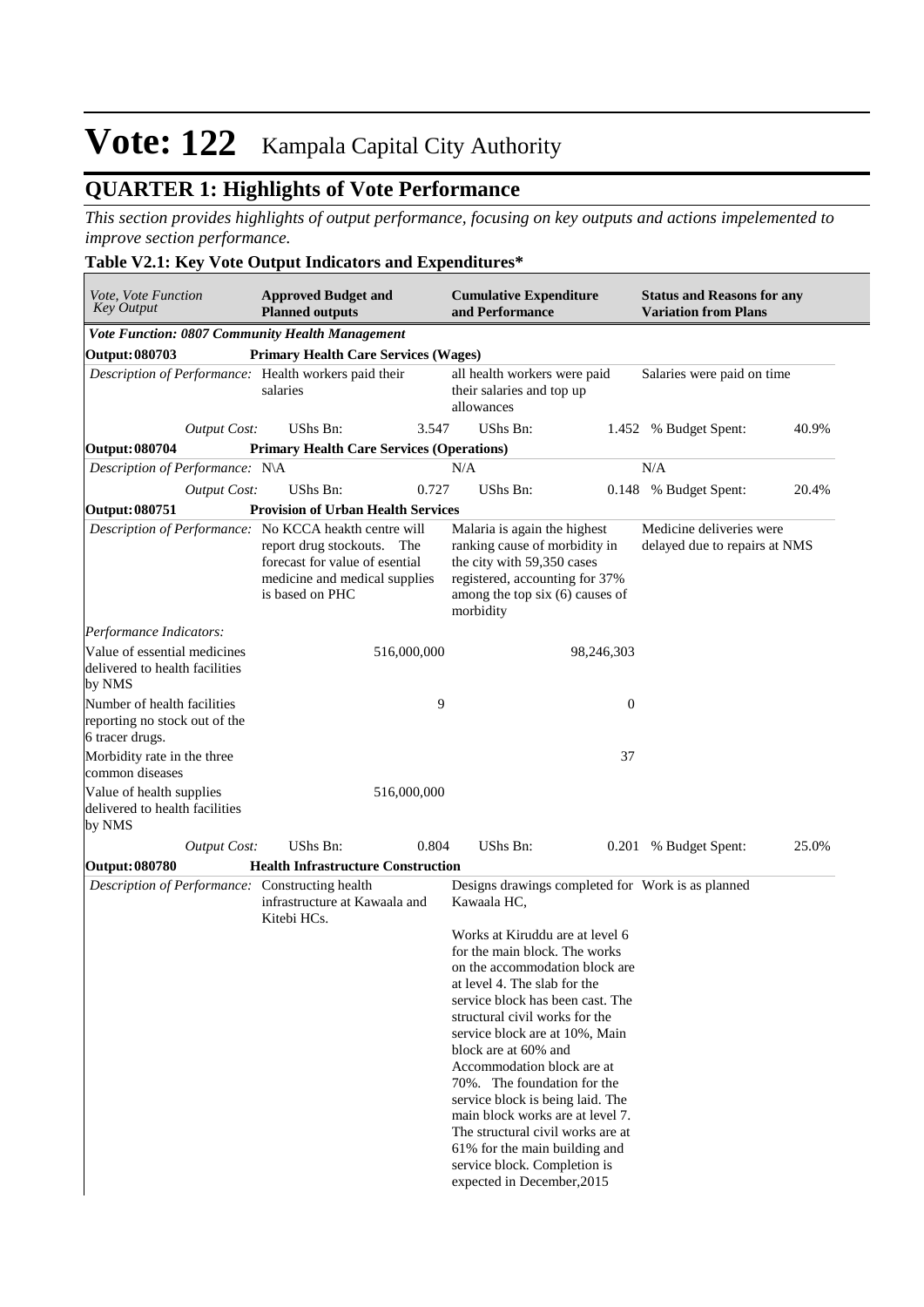### **QUARTER 1: Highlights of Vote Performance**

| <i>Vote. Vote Function</i><br>Key Output                                                                 | <b>Approved Budget and</b><br><b>Planned outputs</b> | <b>Cumulative Expenditure</b><br>and Performance                                                                                                                                                                                                           |       | <b>Status and Reasons for any</b><br><b>Variation from Plans</b> |         |
|----------------------------------------------------------------------------------------------------------|------------------------------------------------------|------------------------------------------------------------------------------------------------------------------------------------------------------------------------------------------------------------------------------------------------------------|-------|------------------------------------------------------------------|---------|
|                                                                                                          |                                                      | Works at Kawempe HC are;<br>foundation for the service block<br>is being laid. The main block<br>works are at level 7. The<br>structural civil works are at 61%<br>for the main building and<br>service block. Completion is<br>expected in December, 2015 |       |                                                                  |         |
| <b>Output Cost:</b>                                                                                      | UShs Bn:                                             | UShs Bn:<br>3.310                                                                                                                                                                                                                                          | 0.000 | % Budget Spent:                                                  | $0.0\%$ |
| Output: 080781                                                                                           | <b>Health Infrastructure Rehabilitation</b>          |                                                                                                                                                                                                                                                            |       |                                                                  |         |
| <i>Description of Performance:</i> No budget for the output this FY No budget for the output this FY N/A |                                                      |                                                                                                                                                                                                                                                            |       |                                                                  |         |
| <b>Output Cost:</b>                                                                                      | UShs Bn:                                             | 0.131<br>UShs Bn:                                                                                                                                                                                                                                          | 0.000 | % Budget Spent:                                                  | $0.0\%$ |
| <b>Vote Function Cost</b>                                                                                | <b>UShs Bn:</b>                                      | 8.518 UShs Bn:                                                                                                                                                                                                                                             | 1.801 | % Budget Spent:                                                  | 21.1%   |
| <b>Cost of Vote Services:</b>                                                                            | $UShs Bn$ :                                          | <b>8.518</b> <i>UShs Bn:</i>                                                                                                                                                                                                                               | 1.801 | % Budget Spent:                                                  | 21.1%   |

*\* Excluding Taxes and Arrears*

Seven (7) public toilets were renovated in the first quarter. Repair works included toilets at; Kamwokya Market, Kiira Police Station, Buganda Road Staff Quarters, Centenary Park, Arua Park, Watoto Church, and Nakasero Upper Market Public toilets were on final finishing.

11 public toilets which offer free toilet services including; Constitutional Square I & II, New Taxi Park I & II, Nakawa I & II, Entebbe Road, Nakasero Market I, II & III and Watoto Church Public Toilets were maintained and cleaned through Giant Cleaning Services Ltd, while another 4 free public toilets at Nateete Market Toilets I& II, Arua Park and Kamokya Market were also maintained using just Cleanit Ltd. Meanwhile 1,275 cesspool trips were made in the five divisions

1,241 premises of domestic and public health importance were inspected generating UGX 6.25 million as revenue. 317(25%) were recommended as suitable while the rest were recommended improvement.

2,581 people were medically examined leading to generation of revenue amounting to UGX 51,620,000/-. The total number of food handlers certificates issued is 1,873 with renewals of 708 service providers.

223 nuisance and improvement notices were issued. 148 court cases were registered; total convictions of 114 with 3 dismissals and 31 are on-going. UGX 7,560,000/- revenue was generated as fines.

4252 persons were reached in sensitisation in first quarter from 23 sensitisation and awareness campaigns in the 5 divisions. Areas of sensitisation included; Home Improvement, School Health, Health and safety education, Hygiene and Sanitation and inspection requirements.

23 unhygienic farming units relocated in Mbuya, Ntinda, Kisaasi and Munyonyo areas

During the City festival 4,215 individuals accessed health service. 3,820 were counseled and tested for HIV. Of the 3,820 individuals tested for HIV, 114 clients tested HIV positive and were referred for HIV care. Overall, 646,272 male condoms were distributed, 07 were circumcised, 378 were referred to the facility for SMC. 60 received family planning services and 335 individuals received first Aid services.

In the first quarter of the FY 2014/15, the AIDS Committee of KCCA was established to guide policy and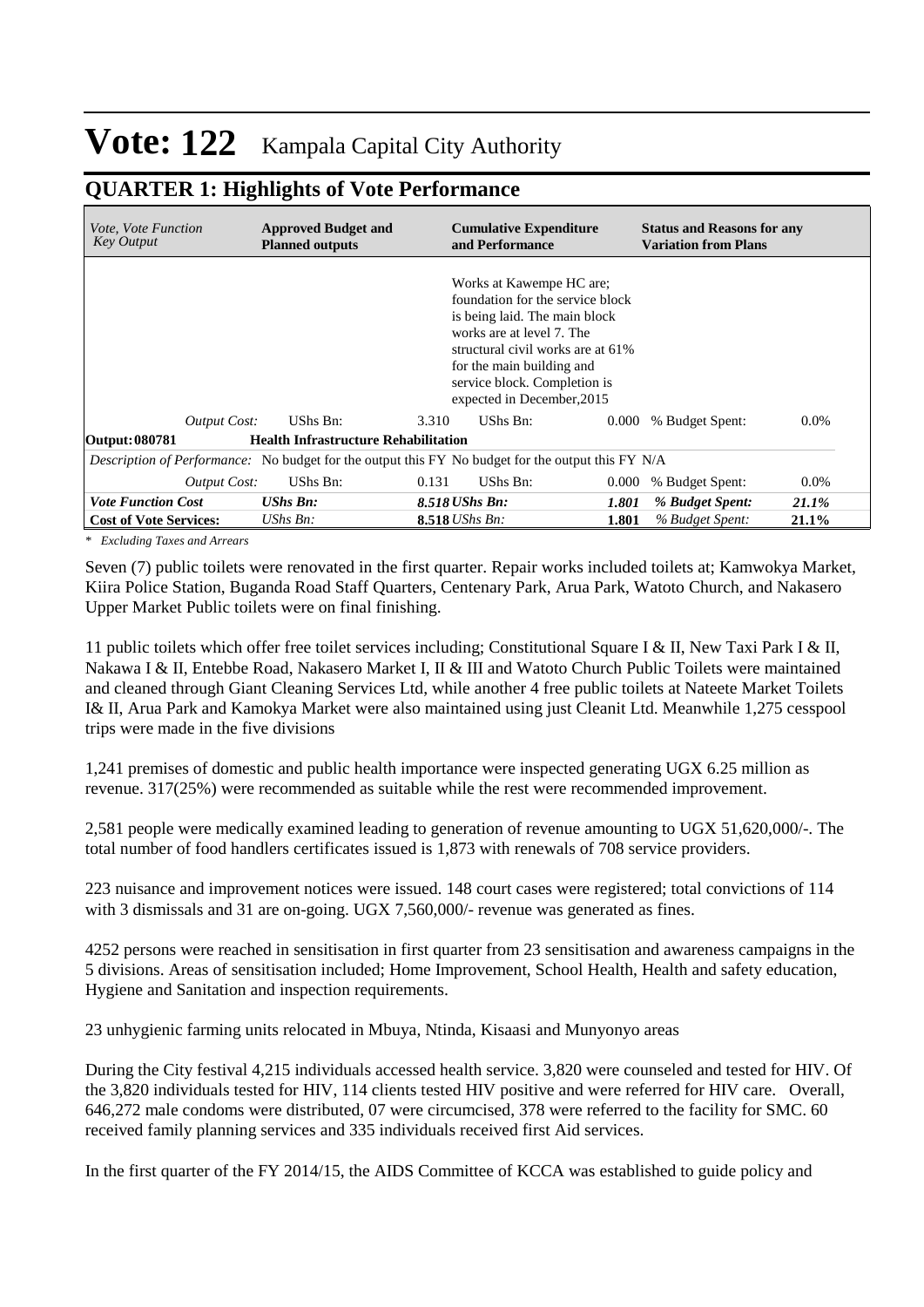## **QUARTER 1: Highlights of Vote Performance**

formulation of HIV/AIDS control activities. It has a role of developing its strategic plan which has to be aligned with the national strategic plan.

AMICAALL, MARPI in partnership with KCCA are currently conducting pre-implementation activities for the AMICAALL- DANIDA. In the first quarter FY 2014/15, the ADMARPS project was introduced to ensure that the project kicks off smoothly and that the MARPs which include; sex workers and their clients, long distance truckers, fisher folks, persons in uniformed services, men who have sex with men (MSM) and injection drug users (IDUs) in the Capital City are efficiently reached in the area of care and treatment.

Works are at level 6 for the main block. Construction of Kiruddu health is as follows; works on the accommodation block are at level 4. The slab for the service block has been cast. The structural civil works for the service block are at 10%, Main block are at 60% and Accommodation block are at 70%. Completion is expected in December, 2015

Construction of Kawempe health centre is as follows; the main block works are at level 7. The structural civil works are at 61% for the main building and service block. Completion is expected in December,2015 Construction of Maternity Ward and Chain-link fencing at Kitebi Health Centre is at 95% completion.

### **Table V2.2: Implementing Actions to Improve Vote Performance**

### *V3: Details of Releases and Expenditure*

*This section provides a comprehensive summary of the outputs delivered by the Vote and further details of Vote expenditures by Vote Function and Expenditure Item.*

#### **Table V3.1: GoU Releases and Expenditure by Output\***

| <b>Billion Uganda Shillings</b>                  | Approved<br><b>Budget</b> | <b>Released</b> | <b>Spent</b> | $%$ GoU<br><b>Budget</b><br>Released | $%$ GoU<br><b>Budget</b><br><i>Spent</i> | $%$ GoU<br>Releases<br><i>Spent</i> |
|--------------------------------------------------|---------------------------|-----------------|--------------|--------------------------------------|------------------------------------------|-------------------------------------|
| VF:0807 Community Health Management              | 6.33                      | 1.87            | 1.71         | 29.5%                                | 27.1%                                    | 91.7%                               |
| Class: Outputs Provided                          | 4.06                      | 1.67            | 1.51         | $41.0\%$                             | 37.2%                                    | 90.7%                               |
| 080703 Primary Health Care Services (Wages)      | 3.55                      | 1.59            | 1.45         | 44.8%                                | 40.9%                                    | 91.3%                               |
| 080704 Primary Health Care Services (Operations) | 0.52                      | 0.08            | 0.06         | 14.8%                                | 11.8%                                    | 79.6%                               |
| Class: Outputs Funded                            | 0.80                      | 0.20            | 0.20         | $25.0\%$                             | 25.0%                                    | 99.9%                               |
| 080751 Provision of Urban Health Services        | 0.80                      | 0.20            | 0.20         | 25.0%                                | $25.0\%$                                 | 99.9%                               |
| Class: Capital Purchases                         | 1.46                      | 0.00            | 0.00         | $0.0\%$                              | $0.0\%$                                  | N/A                                 |
| 080780 Health Infrastructure Construction        | 1.33                      | 0.00            | 0.00         | $0.0\%$                              | $0.0\%$                                  | N/A                                 |
| 080781 Health Infrastructure Rehabilitation      | 0.13                      | 0.00            | 0.00         | $0.0\%$                              | $0.0\%$                                  | N/A                                 |
| <b>Total For Vote</b>                            | 6.33                      | 1.87            | 1.71         | 29.5%                                | 27.1%                                    | 91.7%                               |

*\* Excluding Taxes and Arrears*

#### **Table V3.2: 2014/15 GoU Expenditure by Item**

| Approved<br><b>Budget</b> | <b>Releases</b> | Expend-<br>iture | % Budged<br><b>Released</b> | % Budget<br><b>Spent</b> | %Releases<br><b>Spent</b> |
|---------------------------|-----------------|------------------|-----------------------------|--------------------------|---------------------------|
| 4.06                      | 1.67            | 1.51             | 41.0%                       | 37.2%                    | 90.7%                     |
| 3.55                      | 1.59            | 1.45             | 44.8%                       | 40.9%                    | 91.3%                     |
| 0.11                      | 0.03            | 0.03             | 25.0%                       | 24.5%                    | 98.1%                     |
| 0.09                      | 0.02            | 0.02             | 25.0%                       | 23.3%                    | 93.2%                     |
| 0.05                      | 0.01            | 0.01             | 25.0%                       | 12.8%                    | 51.3%                     |
| 0.12                      | 0.00            | 0.00             | $0.0\%$                     | $0.0\%$                  | N/A                       |
| 0.06                      | 0.01            | 0.01             | 25.0%                       | 11.6%                    | 46.5%                     |
| 0.09                      | 0.00            | 0.00             | $0.0\%$                     | $0.0\%$                  | N/A                       |
|                           |                 |                  |                             |                          |                           |